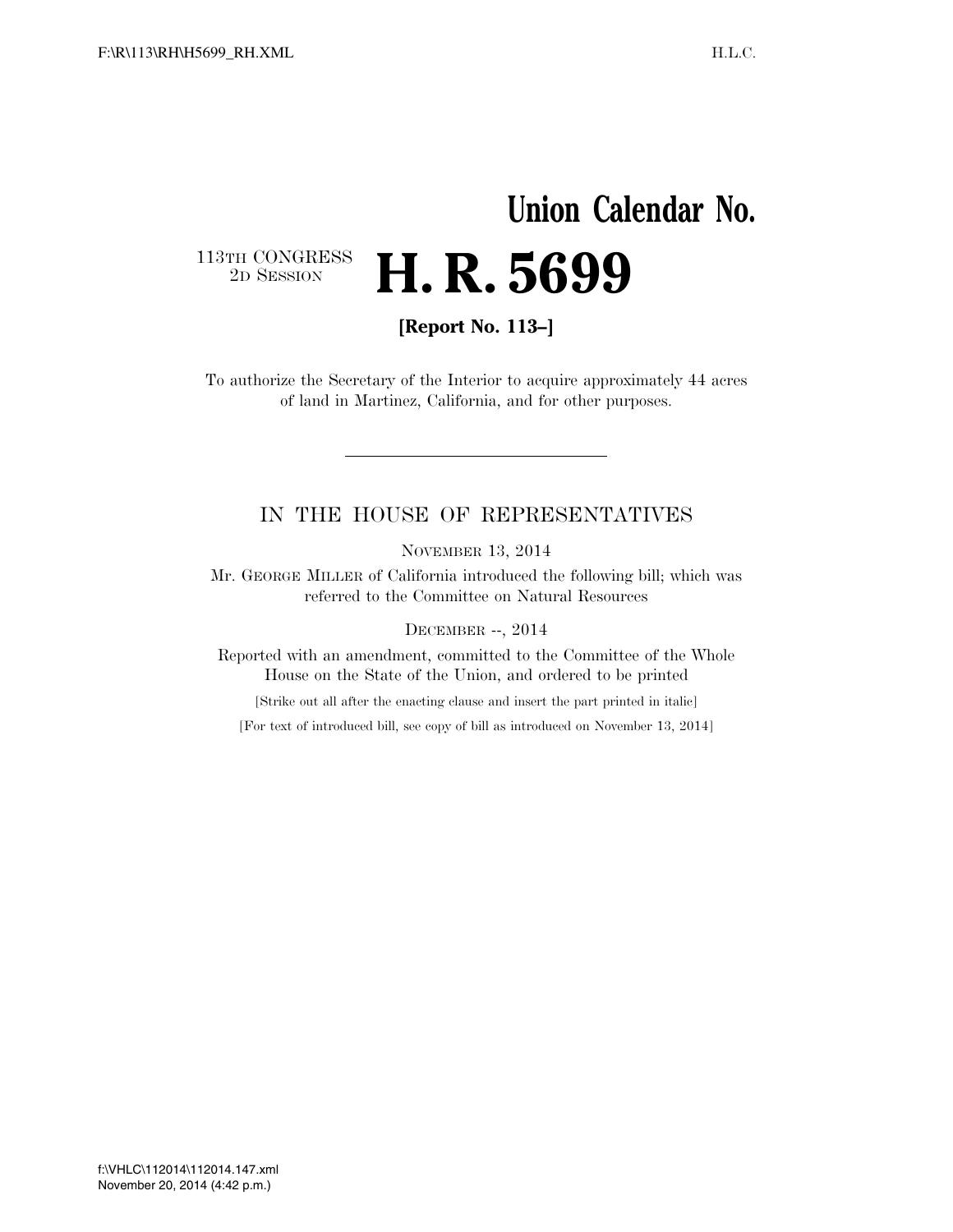## **A BILL**

To authorize the Secretary of the Interior to acquire approximately 44 acres of land in Martinez, California, and for other purposes.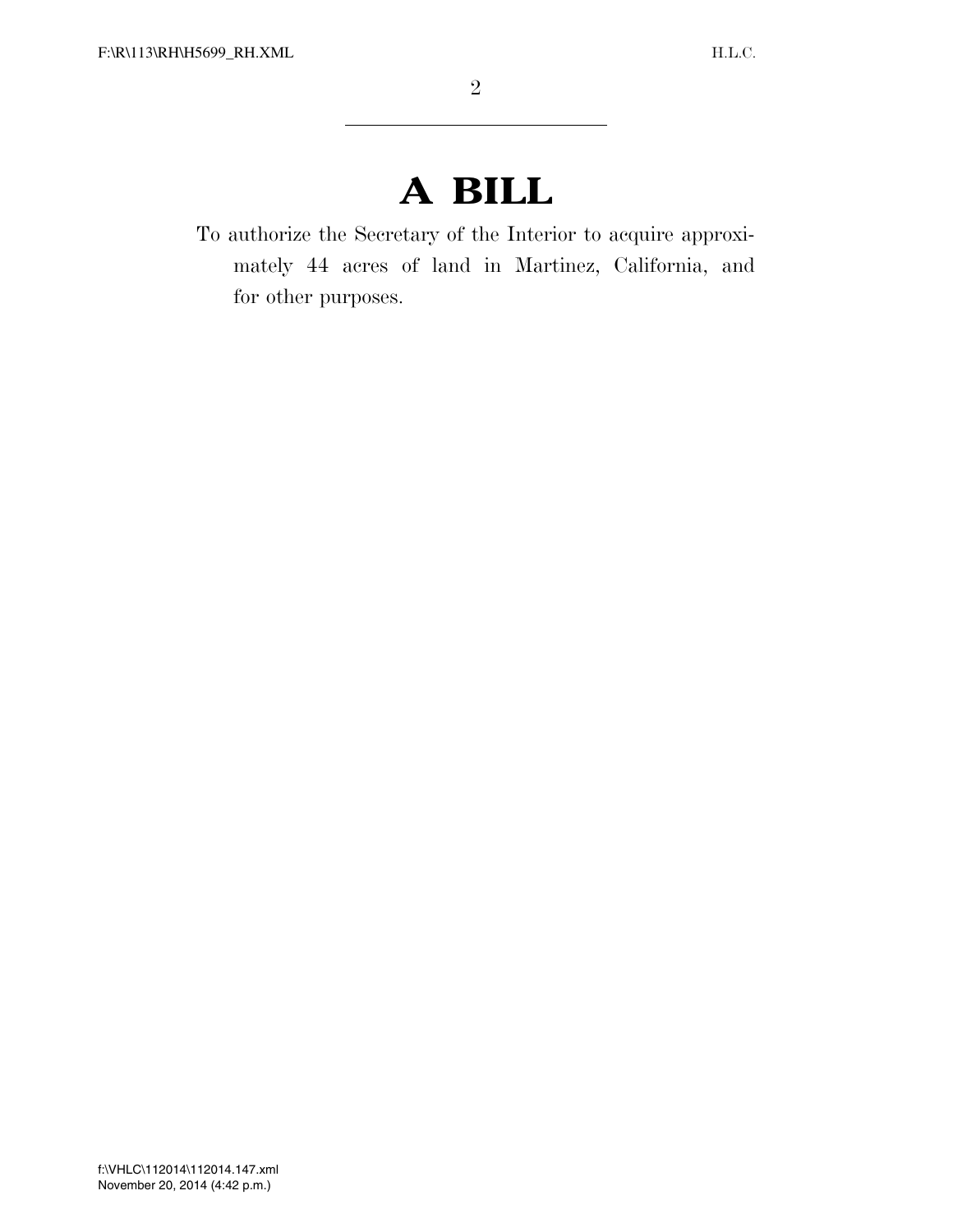*Be it enacted by the Senate and House of Representa- tives of the United States of America in Congress assembled, SECTION 1. SHORT TITLE. This Act may be cited as the ''John Muir National Historic Site Expansion Act''. SEC. 2. JOHN MUIR NATIONAL HISTORIC SITE LAND ACQUI- SITION. (a) ACQUISITION.—The Secretary of the Interior may* 

 *acquire by donation the approximately 44 acres of land, and interests in such land, that are identified on the map entitled ''John Muir National Historic Site Proposed Boundary Expansion'', numbered 426/127150, and dated November, 2014.* 

 *(b) BOUNDARY.—Upon the acquisition of the land au- thorized by subsection (a), the Secretary of the Interior shall adjust the boundaries of the John Muir Historic Site in Martinez, California, to include the land identified on the map referred to in subsection (a).* 

 *(c) ADMINISTRATION.—The land and interests in land acquired under subsection (a) shall be administered as part of the John Muir National Historic Site established by the Act of August 31, 1964 (Public Law 88–547; 78 Stat. 753; 16 U.S.C. 461 note).* 

 *(d) DATE CERTAIN.—The authority provided in sub-sections (a), (b), and (c) shall apply only if the lands identi-*